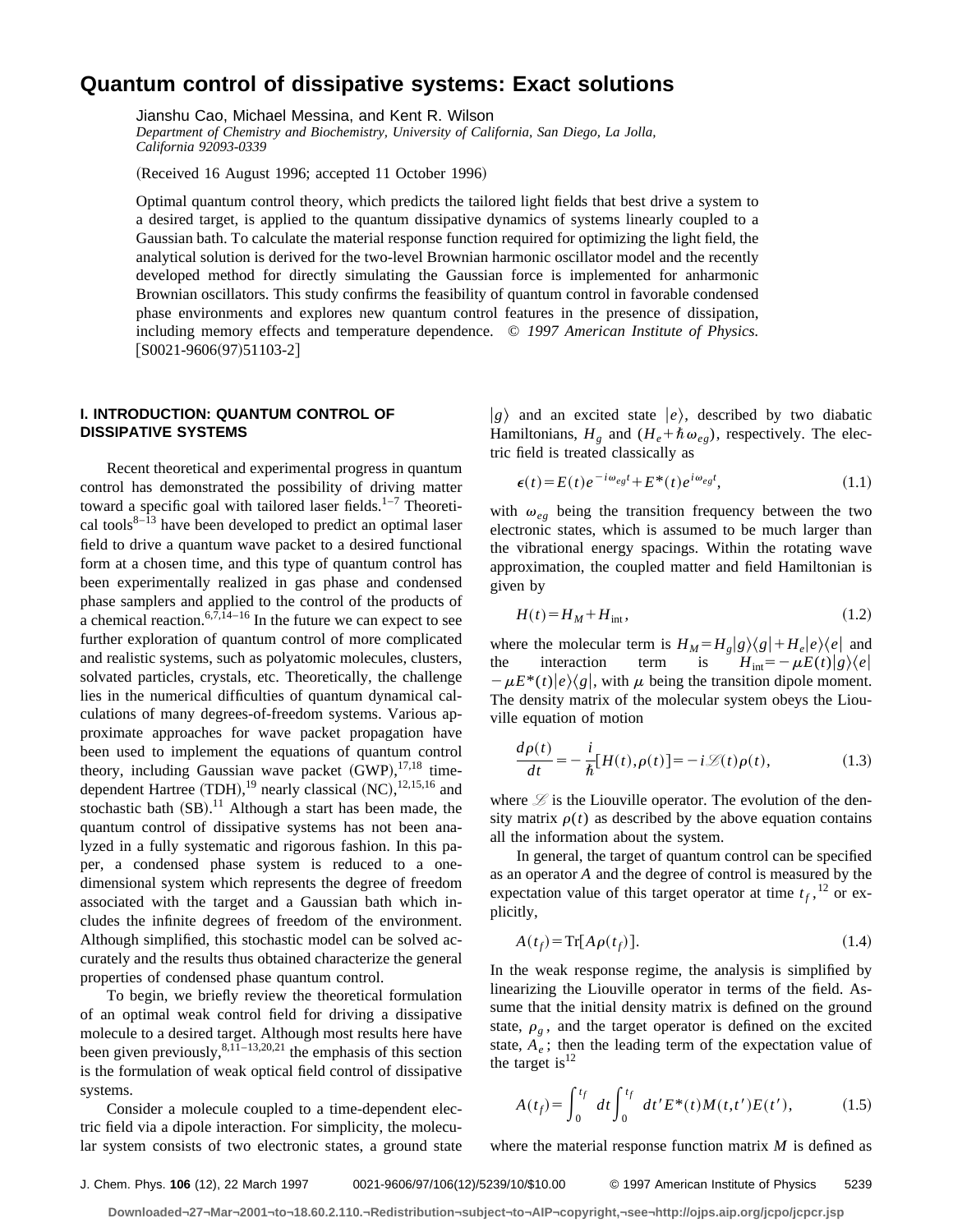$$
M(t,t') = \frac{1}{\hbar^2} \operatorname{Tr}[A_e e^{-iH_e(t_f - t')} \mu e^{-iH_g t'} \rho_g e^{iH_g t} \times \mu e^{iH_e(t_f - t)}].
$$
 (1.6)

The goal is to find an external field  $E(t)$  which maximizes the realization of such a target under certain constraints. To this end, we construct a functional as

$$
J(t_f) = A(t_f) - \lambda \int_0^{t_f} |E(t)|^2 dt,
$$
\n(1.7)

where the Lagrange multiplier  $\lambda$  is introduced to lift the constraint on the total radiation energy. Rigorously, the optimization of the field can be achieved by a variational differentiation of the functional  $J(t_f)$  with respect to the field,  $\delta J(t_f)/\delta E^*(t)$  = 0. In the weak response regime, application of the variational procedure results in a linear field equation

$$
\lambda E(t) = \int_0^{t_f} M(t, t') E(t') dt', \qquad (1.8)
$$

which can be solved as a conventional eigenvalue problem.

A yield function,  $12$  a measure of how well the goal is reached,

$$
y = \frac{A(t_f)}{\int_0^t |E(t)|^2 dt},
$$
\n(1.9)

is introduced, which has the same value as the eigenvalue  $\lambda$  when evaluated for the optimized field computed from Eq.  $(1.8)$ . This is the expectation value of the target per molecular per unit incident pulse energy. It then follows that for a given molecular system and a given target, the eigenvector corresponding to the largest eigenvalue is the globally optimal field which achieves the maximum yield relative to any nonoptimized pulses with the same pulse energy. $12$ 

The above formulation in Liouville space is applicable to many-body systems, mixed states, thermal canonical ensembles, providing sufficient flexibility to include a broad range of experimental considerations.<sup>11</sup> In particular, the solvent influences on wavepacket focusing in the condensed phase can be investigated within this framework. In practice, an interesting scenario is to define a target on the degree of freedom of interest so that only the dynamics projected onto this reduced space is relevant and the dynamics of the orthogonal space is treated as dissipation. In other words, dissipation arises from the coupling of a system to an infinite number of degrees of freedom of a bath, which results in time irreversible dynamics of the system. It is interesting and useful to examine the effects of such irreversible dynamics on wavepacket focusing.

The major challenge to such a many-atom study lies in the numerical implementation of quantum control theory for dissipative systems, because the difficulty of quantum dynamics calculations increases enormously with dimensionality.<sup>22–27</sup> Accurate methods, such as basis set expansions and path integral calculations of real time correlation functions, are limited to a few degrees of freedom and short time dynamics, and are thus incapable of treating dissipation in more general situations. An accurate and general numerical algorithm for simulating quantum dissipation is not now available, nor is it expected in the near future. Therefore, a linearized quantum dissipation model, termed the Gaussian bath model, has become the subject of many analytical<sup>28–31</sup> and numerical<sup>32–36</sup> studies.

The Gaussian bath model consists of a system degreeof-freedom *q* and *N* linear harmonic oscillators  $\{x_i\}$ , described by the Hamiltonian

$$
H = \frac{1}{2}m\dot{q}^{2} + V(q) + \sum_{i=1}^{N} \frac{1}{2}m_{i}\dot{x}_{i}^{2} + \frac{1}{2}m_{i}\omega_{i}^{2}\left(x_{i} - \frac{c_{i}}{m_{i}\omega_{i}^{2}}q\right)^{2},
$$
\n(1.10)

where  $V(q)$  is the potential as a function of  $q, x_i$  is the *i*th Gaussian bath normal mode,  $m_i$  is the mass,  $\omega_i$  is the harmonic frequency, and  $c_i$  is the coupling strength. It was shown by Zwanzig<sup>28</sup> that the elimination of the bath modes from the equations of motion for the above Hamiltonian yields the generalized Langevin equation (GLE)

$$
m\ddot{q}(t) + \frac{d}{dq}V[q(t)] + \int_0^t \eta(t-t')\dot{q}(t')dt' = F(t),
$$
\n(1.11)

where  $F(t)$  is the random force and *m* is the mass of the quantum particle. The dynamical friction coefficient  $\eta(t)$  is then identified as

$$
\eta(t) = \sum_{i=1}^{N} \frac{c_i^2}{m_i \omega_i^2} \cos(\omega_i t) = \frac{2}{\pi} \int_0^{\infty} d\omega \frac{J(\omega)}{\omega} \cos(\omega t),
$$
\n(1.12)

where  $J(\omega)$  is the spectral density, defined in the discrete limit by

$$
J(\omega) = \frac{\pi}{2} \sum_{i=1}^{N} \frac{c_i^2}{m_i \omega_i} \delta(\omega - \omega_i).
$$
 (1.13)

The random force can be explicitly expressed in terms of the initial conditions of the bath variables. Therefore, under the assumption that the initial bath distribution in phase space is in thermal equilibrium in the presence of the system, one can show that

$$
\eta(t) = \beta \langle F(t)F(0) \rangle, \tag{1.14}
$$

where the equilibrium condition  $\langle F \rangle = 0$  is implied. The introduction of the spectral density  $J(\omega)$  makes it possible to pass from a discrete set of modes to a continuum spectrum, and hence to represent an arbitrary time-dependent friction  $\eta(t)$ . The relation in Eq. (1.14) holds for a Gaussian bath regardless of the form of the potential of mean force. It is for this reason that the Gaussian bath is an attractive analytical model to study the solvent frictional effects on vibrational relaxation and activated reaction dynamics.

The Gaussian bath can be easily quantized to represent quantum dissipation and thereby can serve as a prototype for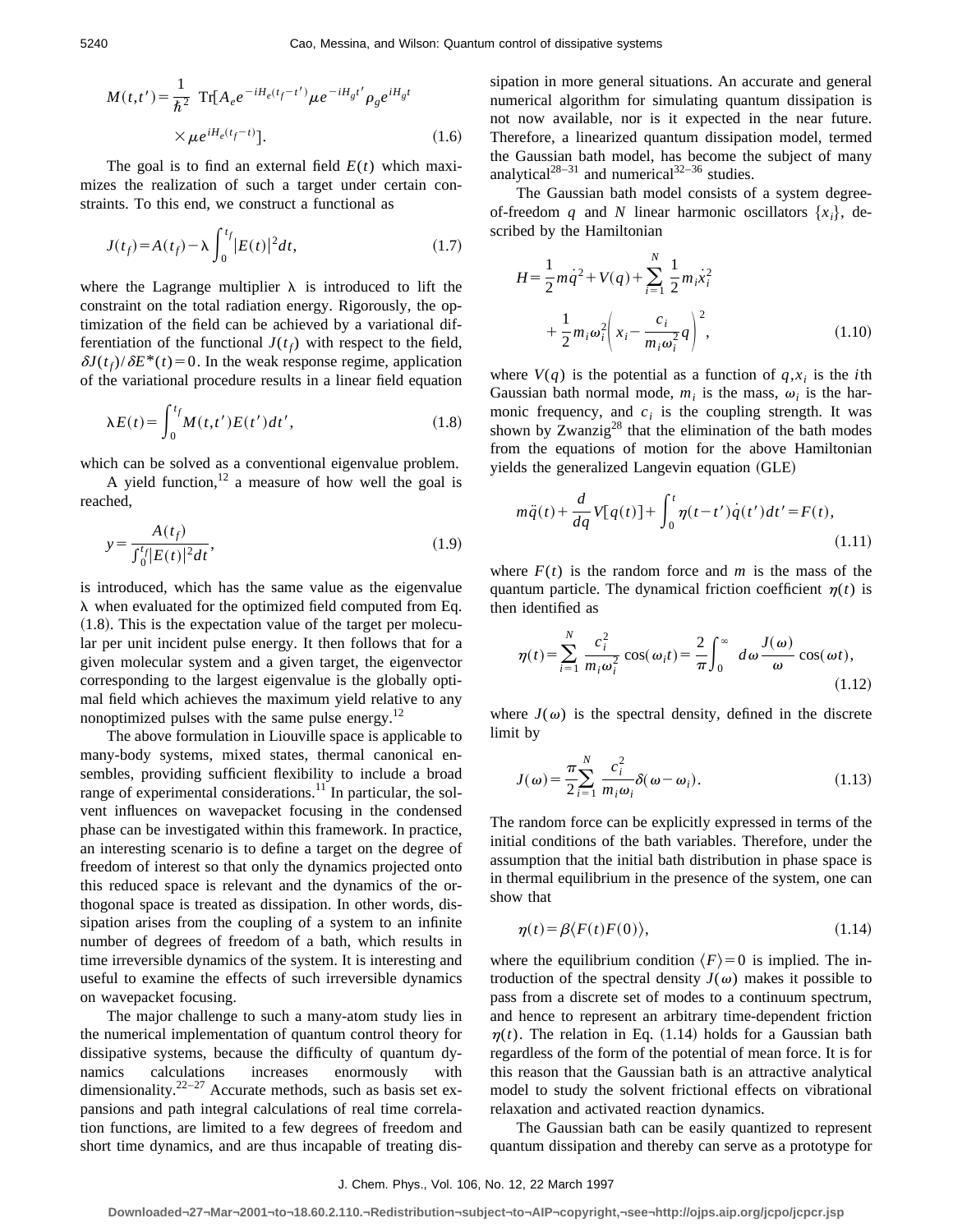formulating quantum Brownian motion, dissipative tunneling, solvent-induced electron transfer, and other quantum processes in the condensed phase. It is therefore the focus of this paper to calculate the material response function of a quantum system which is linearly coupled to a Gaussian bath.<sup>11</sup> To this end, the analytical solution of the Brownian oscillator is derived in Sec. II and the simulation scheme of dissipative systems proposed by Cao, Ungar, and Voth $36$  is reviewed in Sec. III. Results based on these two methods are presented in Sec IV and a discussion in Sec. V concludes the paper.

# **II. A SOLVABLE MODEL: THE TWO-LEVEL BROWNIAN OSCILLATOR SYSTEM**

One of the well-studied analytical models is the displaced two-level Brownian oscillator system, which has been solved semi-classically by Yan and Mukamel $37$  and quantum mechanically by Tanimura and Mukamel.<sup>38</sup> Our derivation of the quantum propagator of the displaced Brownian oscillator sketched in Appendix A is both mathematically simple and physically intuitive. This result has recently been used to rederive the Marcus's electron transfer rate formula based on the exact electronic dynamics.<sup>39</sup> Quantum control with such a model has previously been studied by Yan *et al*<sup>11</sup> semiclassically and will be further investigated in this section with the help of the quantum propagator.

The two-level Brownian oscillator model has been popularized as a primary analytically solvable model to describe the electronic absorption line shape and various nonlinear spectra in condensed phases.  $37,38,40$  In this model, both the molecular system and the thermal bath consist of harmonic oscillators:

$$
H_e = \frac{1}{2}m\dot{q}^2 + \frac{1}{2}m\omega_0^2 q^2, \tag{2.1}
$$

$$
H_g = \frac{1}{2}m\dot{q}^2 + \frac{1}{2}m\omega_0^2(q-d)^2,\tag{2.2}
$$

and

$$
H = H_g |g\rangle\langle g| + H_e |e\rangle\langle e|
$$
  
+ 
$$
\sum_{i=1}^N \left[ \frac{m_i \dot{x}_i^2}{2} + \frac{m_i \omega_i^2}{2} \left( x_i - \frac{c_i}{m_i \omega_i^2} q \right)^2 \right].
$$
 (2.3)

Here, *q* is the Brownian oscillator coordinate, with its bare frequency  $\omega_0$  and harmonic displacement *d*, and the set  ${x_i}$  constitutes the bath modes, with frequencies  ${\omega_i}$ , masses  $\{m_i\}$ , and coupling constants  $\{c_i\}$ . In Appendix A, we illustrate that the quantum propagator of the Brownian oscillator defined above can be solved in a closed form, which is most conveniently expressed in Wigner phase space as in Eq.  $(A8)$ .

To obtain an analytical expression for the response function, we assume a Gaussian target in the excited electronic state, defined in the Wigner phase space representation as

$$
A_e(q, p) = \frac{1}{2 \pi \sqrt{W_q W_p}} \exp \left[ -\frac{(q - q_c)^2}{2W_q} - \frac{(p - p_c)^2}{2W_p} \right],
$$
\n(2.4)

where  $q_c$  and  $p_c$  represent the center of the target in phase space, with  $W_q$  and  $W_p$  being the widths of the target. Then, given Eq.  $(A \ 8)$  and assuming a constant transition dipole moment  $\mu=1$ , the material response function is expressed as

$$
M(t,t') = \frac{1}{2\pi\sqrt{(W_q + \langle q^2 \rangle)(W_p + \langle p^2 \rangle)}}
$$
  
 
$$
\times \exp\left[-\frac{(q_c + d - \overline{q}(t_f))^2}{2(W_q + \langle q^2 \rangle)} - \frac{(p_c - \overline{p}(t_f))^2}{2(W_p + \langle p^2 \rangle)} + \frac{i\phi}{\hbar}\right].
$$
(2.5)

Here, the dynamical parameters  $\overline{q}(t)$ ,  $\overline{p}(t)$ , and  $\phi$  as defined by Eqs. (A9)–(A11) and the equilibrium parameters  $\langle q^2 \rangle$ and  $\langle p^2 \rangle$  as defined by Eqs. (A14) and (A15) will be specified for the material response function in the following.

To start, the potential difference of the Hamiltonian in Eq.  $(2.3)$  of the displaced harmonic oscillator is

$$
H' = H_e - H_g = -fx + \frac{1}{2}fd,
$$
\n(2.6)

with  $f = m\omega_0^2 d$ . According to the definition of the material response function, the time-dependent potential difference in Eq.  $(A2)$  is determined in a piecewise fashion by  $f_{+}(t) = f_{-}(t) = U_{-}(t) = 0$ , if  $0 \le t \le t_1$ ;  $f_{+}(t) = f_{-}(t) = f$ , *U*<sub>-</sub> =  $fd/2$ , if  $t_1 < t \le t_2$ ; and  $f_+(t) = 2f$ ,  $f_-(t) = U_-(t) = 0$ , if  $t_2 < t \leq t_f$ . Then the dynamical parameters defined in the Eq.  $(A9)$ – $(A11)$  can be explicitly written as

$$
\overline{q}(t_f) = \frac{f}{2\pi} \int d\omega \frac{\text{Im } \chi}{\omega} \{2 - \cos(\omega t_1') - \cos(\omega t_2')\}
$$
  
+  $i \coth(b/2) [\sin(\omega t_1') - \sin(\omega t_2')] \},$  (2.7)

$$
\overline{p}(t_f) = \frac{mf}{2\pi} \int d\omega \frac{\text{Im }\chi}{\omega} \{ \sin(\omega t_1') + \sin(\omega t_2') + i \coth(b/2) [\cos(\omega t_1') - \cos(\omega t_2')] \}, \qquad (2.8)
$$

and

$$
\phi(t_f) = \frac{f^2}{2\pi} \int d\omega \frac{\text{Im }\chi}{\omega^2} \{i \coth(b/2) \times [1 - \cos \omega(t_2 - t_1)] - \sin \omega(t_2 - t_1)]\}, \quad (2.9)
$$

where  $t'_1 = t_f - t_1, t'_2 = t_f - t_2$ , and Im  $\chi$  is the imaginary part of the linear response function.

For an exponential decay frictional kernel defined as

$$
\eta = \eta_0 D e^{-Dt},\tag{2.10}
$$

with *D* being the decay constant and  $\eta_0$  being the friction strength, the linear response function in Eq.  $(A18)$  becomes

$$
\chi(\omega) = \frac{1}{m(\omega_0^2 - \omega^2) - i\omega \eta_0 D/(D - i\omega)},
$$
\n(2.11)

which in the limit of  $D \rightarrow \infty$  reduces to the response function of an Ohmic friction. Given the Laplace transformation of of an Online friction. Given the Laplace transformation of<br>the friction kernel  $\tilde{\eta}(s) = \eta_0 D/(D+s)$ , the equilibrium parameters  $\langle q^2 \rangle$  and  $\langle p^2 \rangle$  defined in Eqs. (A14) and (A15) can be evaluated numerically.

#### J. Chem. Phys., Vol. 106, No. 12, 22 March 1997

**Downloaded¬27¬Mar¬2001¬to¬18.60.2.110.¬Redistribution¬subject¬to¬AIP¬copyright,¬see¬http://ojps.aip.org/jcpo/jcpcr.jsp**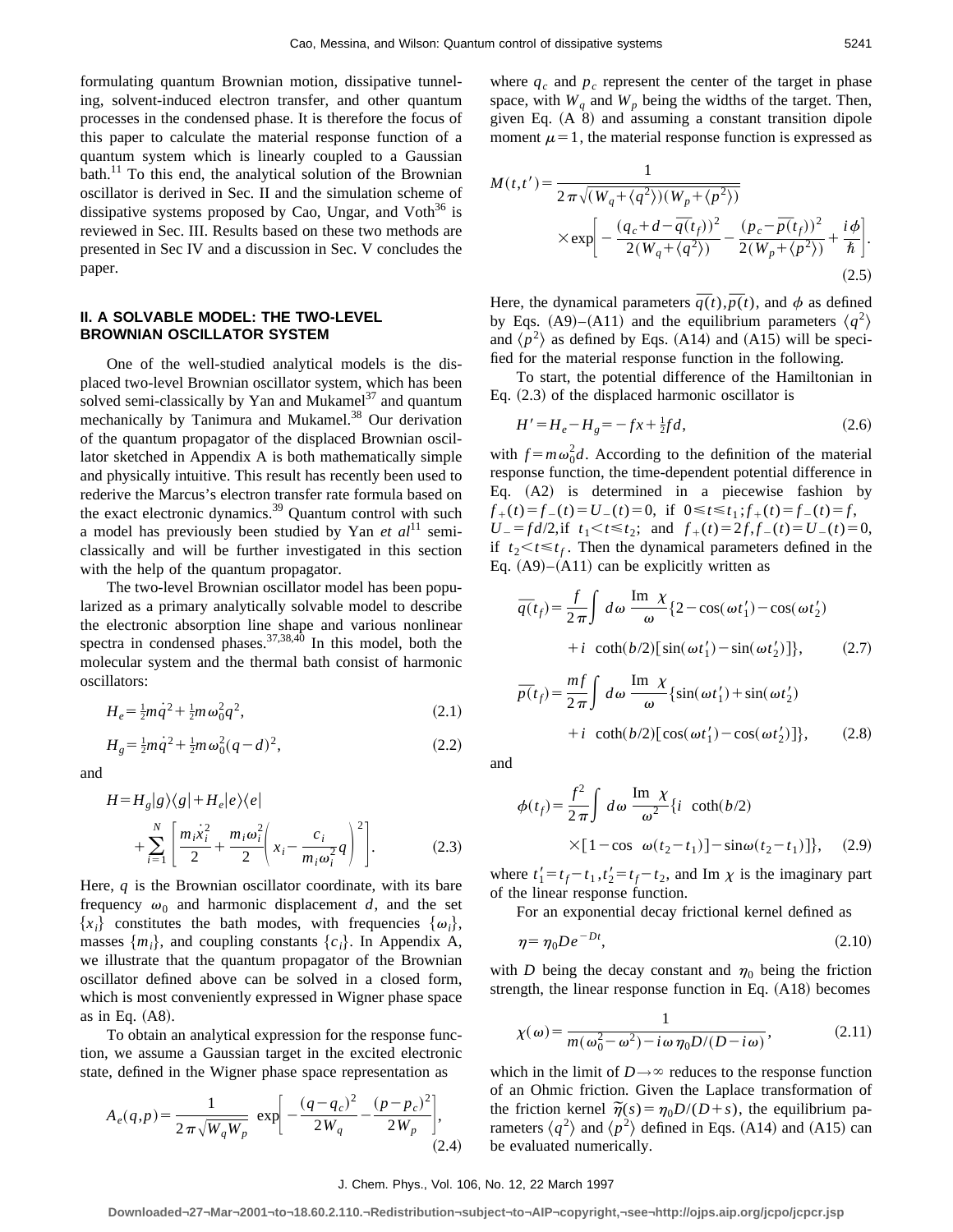Previously, within the framework of semi-classical propagation, Yan *et al.*<sup>11</sup> have calculated the globally optimal fields and the corresponding yield for the same Hamiltonian as in Eq.  $(2.3)$ . Apparently because of the nature of the semi-classical approximation, their expression of the material response function in Eq.  $(60)$  of Yan *et al.*<sup>11</sup> differs from the exact expression in Eq.  $(2.5)$  in the following two from the exact expression in Eq. (2.5) in the following two aspects. The Gaussian width given as  $\overline{n} + 1/2$  by Yan *et al.*<sup>11</sup> does not include the dissipation effects as in the definitions of  $\langle q^2 \rangle$  and  $\langle p^2 \rangle$  given by Eqs. (A14) and (A15). Also, the Gaussian bath given by Yan  $et$   $al$ <sup>11</sup> is not fully quantized as in Eq.  $(A 16)$ . Nevertheless, at least qualitatively, their conclusions derived from the semi-classical formula agree well with our analysis.

### **III. DIRECT SIMULATION OF DISSIPATIVE DYNAMICS**

Our algorithm for calculating the material response functions for dissipative systems is based on a novel simulation method published recently.<sup>36</sup> The approach is derived from a very simple idea: since the bath actions are quadratic and thus the functional integrand of the Gaussian bath in the discretized form is a multidimensional complex Gaussian function, the bath average can be carried out by direct Monte Carlo sampling. Given a bath path generated by the Gaussians, the system can be propagated under the influence of the time-dependent fluctuating bath force through any method of choice, such as matrix or tensor multiplication,  $35,41$  split operator propagation,<sup>42</sup> wave packet dynamics,<sup>43,44</sup> semiclassical propagation,  $45,46$  centroid molecular dynamics,  $47$ etc. Averaging the time-dependent system quantities over the bath variables yields the desired physical quantities of the quantum system-bath Hamiltonian. This procedure thus provides a large array of possibilities for simulating quantum dynamical evolution of dissipative systems.

To begin, the Hamiltonian in Eq.  $(2.3)$  is rewritten as

$$
H = H_b(x) + V_c(x, q) + H_s(q),
$$
\n(3.1)

where  $H<sub>b</sub>(x)$  is the bath Hamiltonian

$$
H_b = \sum_{i=1}^{N} \left[ \frac{p_i^2}{2m_i} + \frac{1}{2} m_i \omega_i^2 x_i^2 \right],
$$
 (3.2)

 $V_c(x,q)$  is the coupling potential

$$
V_c(x,q) = -\sum_{i=1}^{N} c_i x_i q,
$$
\n(3.3)

and  $H<sub>s</sub>(q)$  is the system Hamiltonian

$$
H_s(q) = H_g|g\rangle\langle g| + H_e|e\rangle\langle e| + \sum_{i=1}^{N} \frac{c_i^2}{2m_i\omega_i^2}q^2,
$$
 (3.4)

with the last term being the counter potential.

Assuming the physical quantity of interest  $F$  is a function of the system variables only, one can then express this quantity in terms of a bath average defined as (the index *i* for bath variables implied)

$$
\langle F[x_f(t), x_b(t), x_\beta(\tau)]\rangle_b = \frac{\int dx_1 dx_2 dx_3 \int \mathcal{D}x_f(t) \mathcal{D}x_b(t) \mathcal{D}x_\beta(\tau) F[x_f(t), x_b(t), x_\beta(\tau)] e^{-\overline{S}/\hbar}}{\int dx_1 dx_2 dx_3 \int \mathcal{D}x_f(t) \mathcal{D}x_b(t) \mathcal{D}x_\beta(\tau) e^{-\overline{S}/\hbar}}.
$$
(3.5)

Here,  $\overline{S}$  is the summation of actions evaluated along the closed path, explicitly given as

$$
\overline{S} = S_{\beta}[x_{\beta}(\tau)] - iS[x_{f}(t)] + iS[x_{b}(t)],
$$
\n(3.6)

where  $S[x_f(t)]$  is the real time action functional for the forward path  $x_f(t)$ ,  $S[x_b(t)]$  is the real time action functional for the backward path  $x_b(t)$ , and  $S_\beta[x(\tau)]$  is the imaginary time action functional for the thermal path  $x_{\beta}(\tau)$ . In addition, the bath configuration is understood as follows:  $x_f(t)$  is the forward path satisfying the boundary conditions  $x_f(0) = x_1$  and  $x_f(t_f) = x_3, x_b(t)$  is the backward path satisfying the boundary conditions  $x_b(0) = x_2$  and  $x_b(t_f) = x_3$ , and  $x_{\beta}(\tau)$  is the imaginary time path satisfying the boundary conditions  $x_{\beta}(0) = x_1$  and  $x_{\beta}(\hbar\beta) = x_2$ , so that a closed trace path is formed for the thermal averaged real time propagation for  $t=0$  to  $t=t_f$  at temperature  $\beta$ .

With the introduction of the bath average, the formal expression of a physical quantity of the system can be simplified enormously. In particular, the material response function of Eq. (1.6) is now expressed as (setting  $\mu=1$ )

$$
M(t,t') = \frac{1}{\hbar^2} \langle \text{Tr}[A_e \ e^{-i \int_t^t H_e[q, x_f(t)] \ dt/\hbar} \times e^{-i \int_0^t q} H_g[q, x_f(t)] \ dt/\hbar \rho_g \ e^{i \int_{t'}^{t} H_g[q, x_b(t)] \ dt/\hbar}
$$

$$
\times e^{-i\int_{0}t} H_e[q, x_b(t)] \ dt/\hbar_b, \qquad (3.7)
$$

where the operators *A* and  $\rho_g$  are evaluated at the final time  $t_f$  and the initial time 0, respectively. In the above equation,  $H[q, x_f(t)] = H_q(q) + V_c[x_f(t), q]$  and  $H[q, x_b(t)] = H_q(q)$  $+ V_c[x_b(t), q]$  are the time-dependent system Hamiltonians evolving under the influence of the Gaussian force, the Tr symbol denotes a trace over the system variables, and the exponential operators are understood as being time-ordered products.

As has been argued, the quadratic functional in Eq.  $(3.2)$ can be diagonalized, giving rise to Gaussian functionals with complex eigenvalues and through a coordinate rotation the bath average can be sampled by the direct Monte Carlo method. The details of the diagonalization and coordinate rotation are explained by Cao *et al*. <sup>36</sup> and in Appendix B.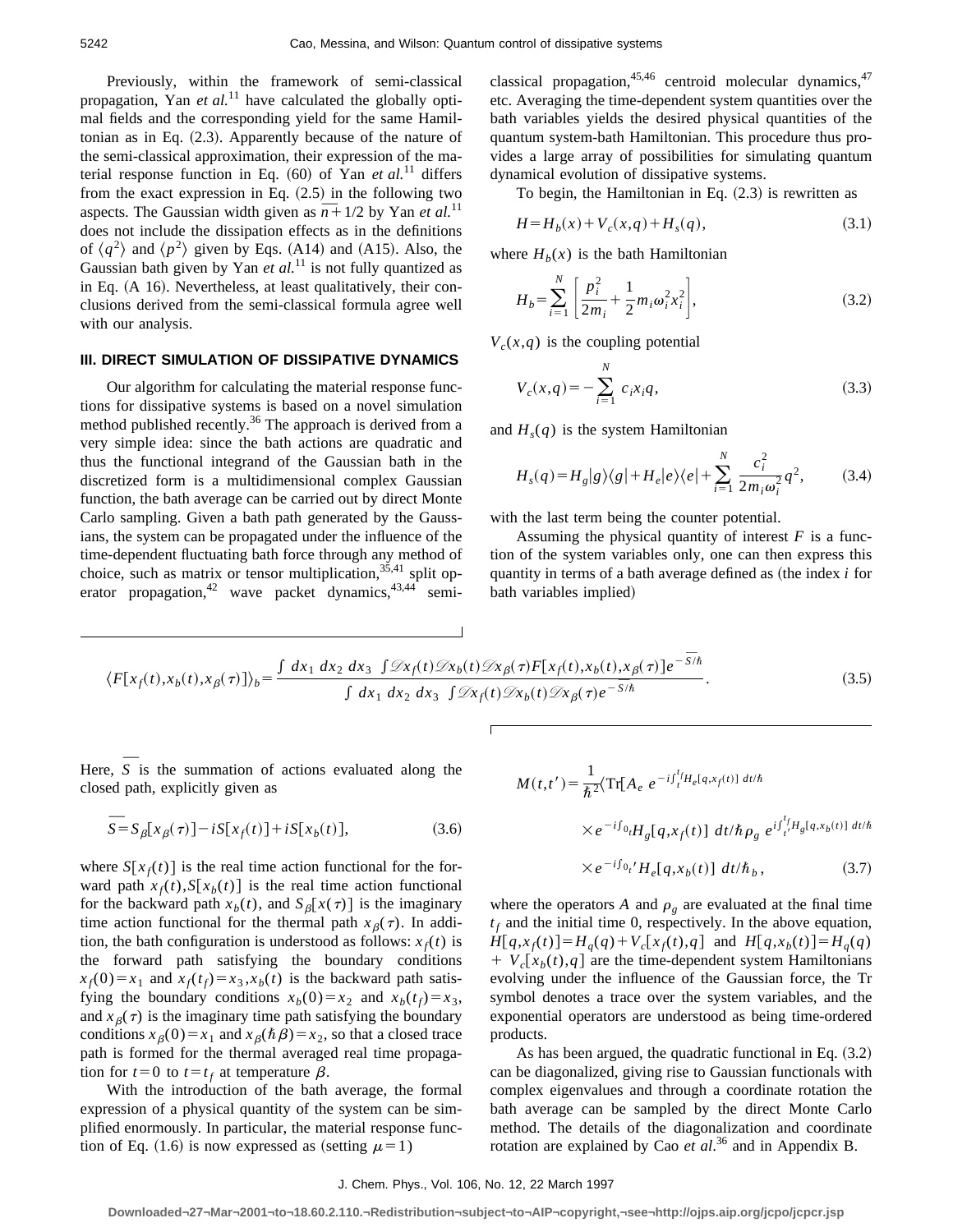For our purpose, the material response function as expressed by Eq.  $(3.7)$  is evaluated through the split operator propagation with the help of the fast Fourier transform  $(FFT)$ . In the case that the target is a pure state, it is beneficial to propagate the target wave function backward in time because the dimension of a wave function is half the dimension of the corresponding density matrix.

With the above development in hand, we can simulate the dynamics of a quantum system interacting with a Gaussian bath. The procedure is described as follows:

- $(1)$  Choose a finite set of linear harmonic oscillators to represent the Gaussian bath. Care must be taken to avoid nonergodicity of the bath for the time period of interest.
- $(2)$  For each mode, sample the three terminal points according to Eq.  $(B2)$  and generate the three paths according to Eq.  $(B9)$ . The quantum fluctuating force is the superposition of the contributions from all modes.
- $(3)$  The quantum system is propagated under the influence of the time-dependent complex quantum force, and the quantity of interest is computed.
- $(4)$  Steps  $(2)$  and  $(3)$  are repeated for many independent bath configurations. The bath averaged quantity represents the quantum dynamical measurement under the dissipative environment.

### **IV. RESULTS AND DISCUSSION**

The methods described in the previous two sections make it possible to thoroughly investigate the various factors present in the quantum control of condensed phase systems, such as temperature, friction, and memory effects. The analytical solution of the Brownian oscillator is used to demonstrate the feasibility of control under condensed phase conditions, while the numerical calculation of a dissipative anharmonic oscillator is used to predict characteristic changes in the globally optimal field introduced by the condensed phase environment.

The first example is the two-level Brownian oscillator defined by Eq.  $(2.3)$  with parameters assigned as  $m=1,\hbar=1,\omega_0=1,d=5$ . The target is set at  $q_c=5, p_c=0$ , and  $t_f$ =5 with Gaussian widths  $W_q$ =0.5 and  $W_p$ =0.5. The dynamical friction kernel assumes the form of an exponential decay function as defined in Eq.  $(2.10)$  with  $D=1$  for non-Ohmic friction and  $D = \infty$  for Ohmic friction. First, the material response function was evaluated according to Eq.  $(2.5)$ on a time grid with a time discretization of 0.1. The discretized material response matrix was then diagonalized giving the yield as the maximum eigenvalue and the globally optimal field as the corresponding eigenvector.

In Fig. 1, the quantum yield defined by Eq.  $(1.9)$  is plotted as a function of the friction strength  $\eta_0$  for Ohmic and non-Ohmic friction at an inverse temperature  $\beta = 1$ . While both curves show the dramatic decrease of the yield because of the increase in friction, the non-Ohmic dissipative system clearly has a higher yield than the Ohmic dissipative system. This enhancement of the yield is due to memory effects. Since an oscillator interacts with the environment dynamically only through the resonant mode of the bath, the effec-



FIG. 1. The quantum yield, Eq. (1.9), of the Brownian oscillator defined by Eq. (2.3) as a function of the friction strength  $\eta_0$  for Ohmic and non-Ohmic frictions at  $\beta=1$ . The friction kernel assumes the form of exponential decay as defined by Eq. (2.10) with  $D = \infty$  for Ohmic friction and  $D = 1$  for non-Ohmic friction.

tive friction strength of non-Ohmic friction is much smaller than that of Ohmic friction, although the integrated friction strength  $\eta_0$  is the same.

The above calculation of the quantum yield in the presence of dissipation is significantly underestimated for the following reasons. First, the width of the Brownian oscillator  $\langle q^2 \rangle$  in coordinate space decreases with friction strength, whereas its width  $\langle p^2 \rangle$  in momentum space increases with friction strength. Consequently, a minimum uncertainty wavepacket with  $W_q = W_p = 0.5$  is no longer a reasonable target when thermal fluctuations and dissipation are present. It is evident from Eq.  $(A14)$  that the spatial spreading of the Brownian oscillator  $\langle q^2 \rangle$  decreases with the friction  $\eta_0$  and this decrease is much more significant at low temperature than at high temperature where the thermal spreading becomes dominant.

Second, a well-focused wave packet moves along a very different trajectory in phase space rather than a dissipative wavepacket. According to our previous model analysis, $21$  the center of a focused wave packet in a nondissipative system obeys the classical equation of motion such that its trajectory lies on a constant energy surface in phase space. In the presence of dissipation, the initially excited system will lose energy while approaching thermal equilibrium. Therefore, a reasonable target for a conserved system, which satisfies the energy conservation law, will become difficult to achieve for a dissipative system, and the optimal light field for a dissipative system will need to impart more initial energy to a wavepacket than the target energy, as has been observed in previous nearly classical control simulations.<sup>12</sup> As an example, the quantum yield is plotted in Fig. 2 as a function of the target momentum  $p_c$  at a fixed target position  $q_c = 4$  at zero temperature for the displaced oscillator described earlier. For the simple displaced oscillator, two peaks at  $p_c = \pm 3$  are observed, as expected from energy conservation. However, with a friction of the form of Eq.  $(1.10)$  with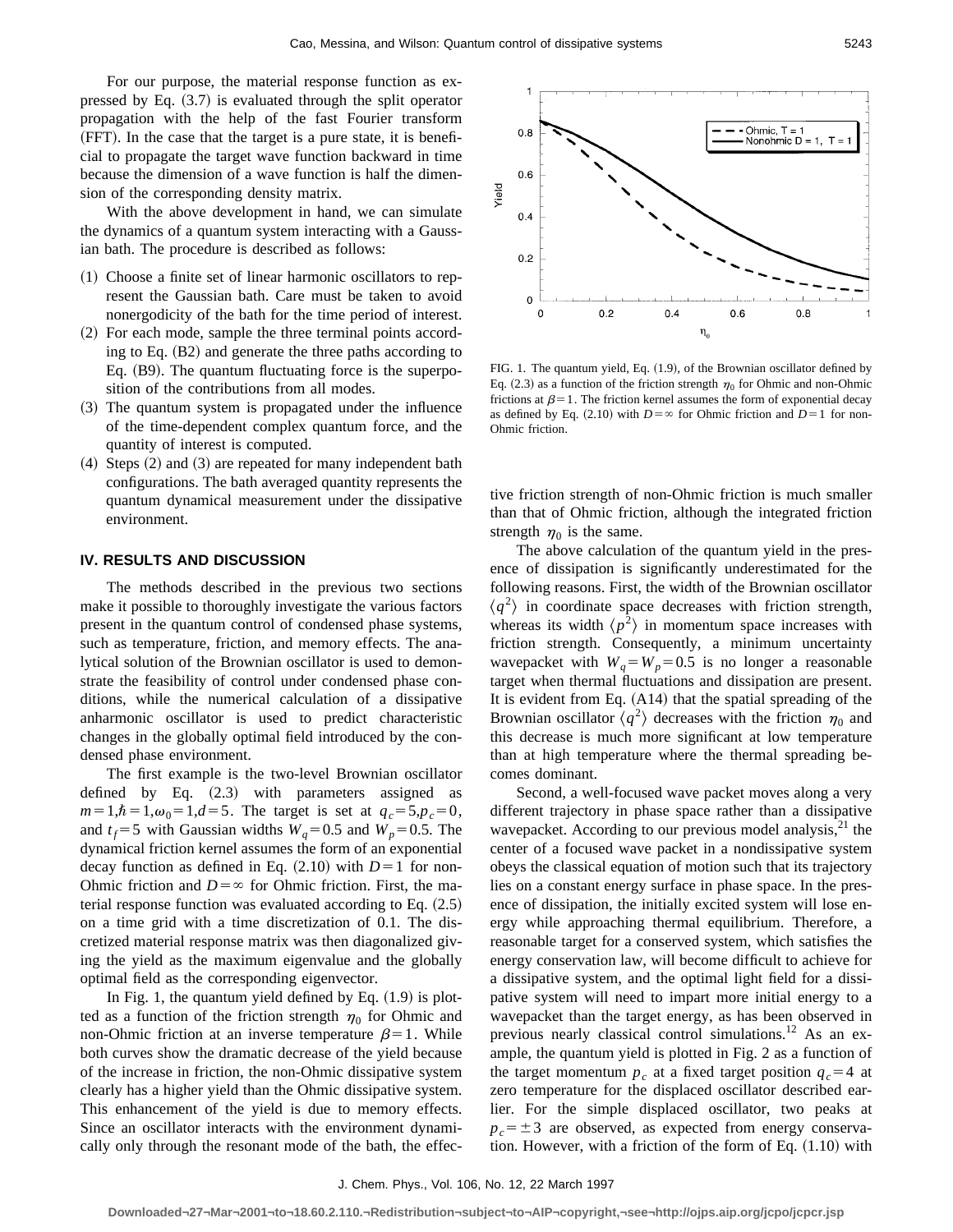

FIG. 2. The quantum yield, Eq.  $(1.9)$ , as a function of the target momentum  $p_c$  for the same dissipative and nondissipative Brownian oscillators as described for Fig. 1. The spatial center of the target wave function is fixed at  $q_c = 3$ .

an exponential decay kernel of  $D=1$  and  $\eta_0=0.5$ , the maximum yield is achieved with zero momentum. In fact, for this Brownian oscillator, so much energy has been lost to the bath that the center of the wavepacket can no longer reach the target.

For the second example, to demonstrate dissipative effects on the globally optimal field, we employ a quartic potential for the excited state,

$$
V_e = \frac{1}{2}x^2 + \theta(x)gx^4,\tag{4.1}
$$

with  $g = -0.003$  and a displaced harmonic potential for the ground state

$$
V_g = \frac{1}{2}(x+d)^2,\tag{4.2}
$$

with  $d=5$ . Here, the Heaviside function is defined as  $\theta(x) = 1$  for  $x \ge 0$  and  $\theta(x) = 0$  for  $x \le 0$ , and again unit values are assumed for mass, frequency, and the Planck constant. The system is initially in thermal equilibrium on the ground electronic state. The target wave function is a minimum uncertainty wavepacket  $A = \phi_f / \phi_f$  on the excited electronic state at  $q_c = 5$  and  $p_c = -2$ , and the target time is  $t_f$ =5. The dissipation assumes the exponential decay form as in Eq. (2.10) with  $\eta_0 = 0.1$  and  $D = 1.0$ .

As described earlier, the direct Monte Carlo sampling of the Gaussian force can be incorporated into the computation of the material response function defined in Eq.  $(3.7)$ . In order to reproduce the bath fluctuations as the time of interest, 20 harmonic oscillators were employed with frequencies evenly distributed from  $\omega=0$  to  $\omega=5$ . The target wave function was propagated backward under the complex bath force through the split operator method with a time step of 0.1 and a spatial grid of 128 points. When at  $t=0$ , both the target wave function and its corresponding complex conjugate were integrated with the ground state density matrix  $\rho<sub>g</sub>$  in coordinate space. This procedure was averaged over  $10<sup>4</sup>$  independent bath configurations to reach convergence of the material response function.

The optimal fields computed from Eq.  $(1.8)$  are then represented in the Wigner transformation $12$  defined as



FIG. 3. Contour plots of the Wigner transformations of the optimal fields for the anharmonic oscillator Eq. (4.1) at  $\beta = \infty$ , without friction (a) and with exponential decay friction (b).

$$
F(t,\omega) = \int_{-\infty}^{\infty} d\tau e^{-i\omega\tau} E^*(t+\tau/2) E(t-\tau/2), \quad (4.3)
$$

which reduces to the power spectrum  $|E(\omega)|^2$  when integrated over the time variable and reduces to the temporal field strength  $|E(t)|^2$  when integrated over the frequency variable. Roughly speaking, the slope on the  $F(t, \omega)$  contour diagram, defined as the tangent formed by the time axis and the principle axis of the contour rotated from the time axis, is proportional to the linear chirp rate.<sup>21</sup>

The contour plots of the Wigner transformations of the optimal fields at zero temperature are compared for the nondissipative anharmonic oscillator in Fig.  $3(a)$  and for the dissipative anharmonic oscillator in Fig.  $3(b)$ . As can be seen from the results, once dissipation is introduced, the carrier frequency increases, the linear chirp rate increases, and the time between the excitation and the target is shortened. These effects have been observed in a earlier nearly classical simulation of the optimal quantum control of  $I_2$  photodissociation in liquid density argon.<sup>12,48</sup> Clearly, the increase of the carrier frequency is the consequence of energy loss to the bath, and the decrease of the travel time of the wavepacket is the result of the lowering of the position of the outer turning point due to the dissipation. The change in the linear chirp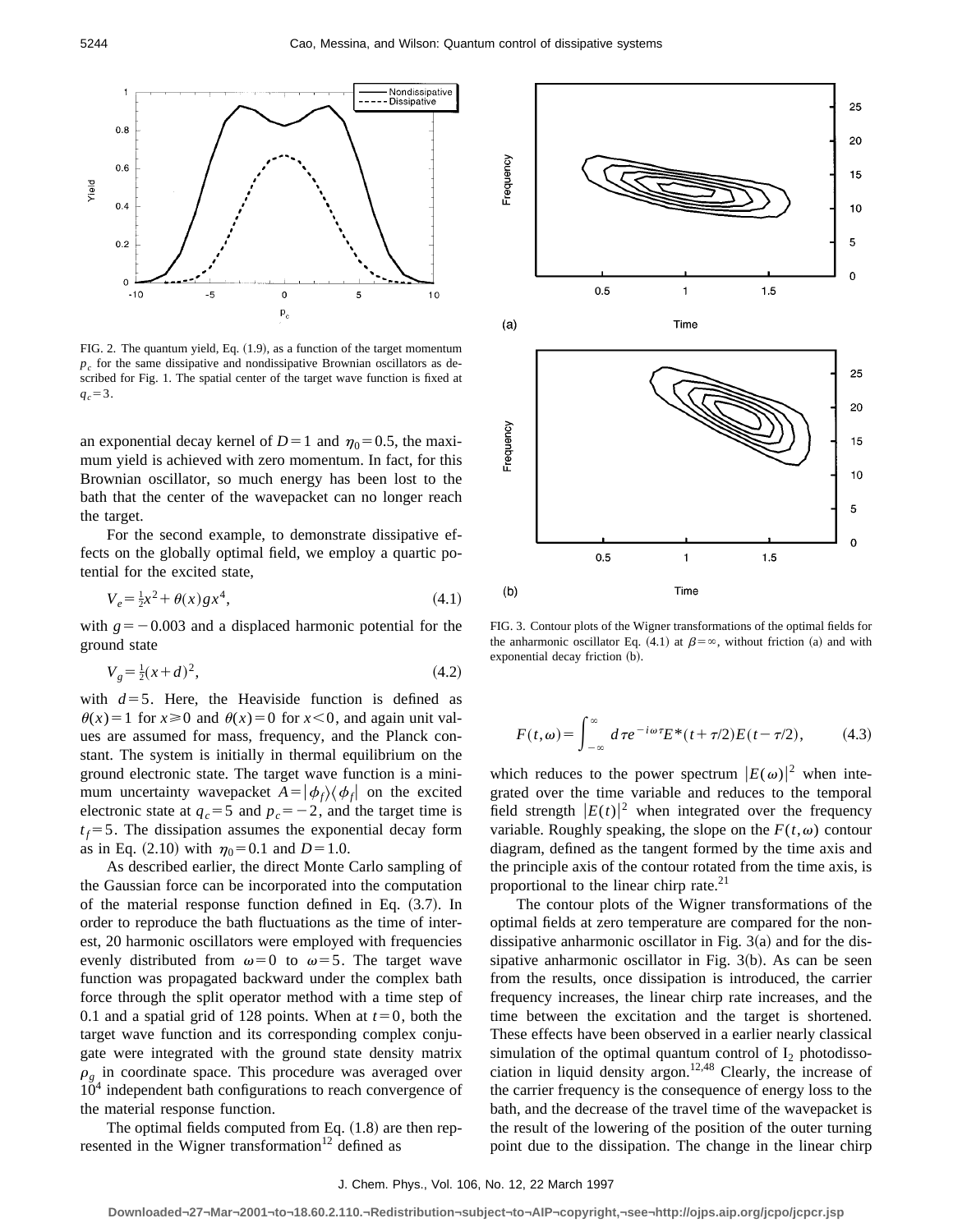

FIG. 4. The same plots of the Wigner transformations of the optimal fields as described for Fig. 3 except for at  $\beta=1$ , without friction (a) and with exponential decay friction (b).

rate can be explained from the point of view of energy relaxation. As demonstrated in a previous paper, $2<sup>1</sup>$  the chirp required to focus a wave packet is directly proportional to the energy dispersion, which changes as a consequence of dissipation.

It is interesting to note that some of the dissipative effects described above have also been observed in the calculations of a two-dimensional system, i.e, a system degree of freedom plus a harmonic oscillator.<sup>19</sup> It should be pointed out, however, that we attribute the changes in the optimal fields to the dissipative effects instead of to caging effects since, by use of the counter potential term of Eq.  $(1.10)$ , the caging phenomena commonly found in solutions is not presented in the potential of mean force  $V(q)$ . In the paper by  $Messina<sup>19</sup>$  the time-dependent Hartree approximation is shown to be of sufficient accuracy for the control period, indicating the possibilities that this approximation may be appropriate for larger systems. The numerical results of these simulations also suggest that some control may survive over a short time period in the presence of relatively strong dissipation.

Finally, Fig. 4 is the contour plot of the Wigner transformation of the optimal field at  $\beta=1$  to be compared with Fig. 3 of the same plot at  $\beta = \infty$ . Clearly, when the temperature is raised, the optimal field for the dissipative oscillator changes significantly, whereas the optimal field for the nondissipative oscillator remains virtually the same. As argued before, $11$  a nondissipative system at nonzero temperatures can be treated as a weighted superposition of energy eigenstates. Thus, the optimization procedure leads to the maximization of the quantum yield for the most populated energy eigenstate while ignoring the other states. Consequently, the optimal field of a nondissipative system has a weak dependence on temperature. However, the above argument is invalid for the dissipative system because the wave function description is incapable of including relaxation, in particular pure dephasing. In fact, the evolution of the density matrix is strongly influenced by the dissipation, which in turn depends strongly on temperature. As a result, the optimal field for a dissipative system changes drastically with temperature.

#### **V. CONCLUSIONS**

In this paper, the optimal control fields of two dissipative systems are solved exactly. the results not only confirm the findings in previous papers $11,15-17$  but also provide new insight into the feasibility and characteristics of quantum control in condensed phases. In summary, the following conclusions can be drawn based on our case studies:

- $(1)$  Although dissipation reduces the quantum yield, the globally optimal field can still lead to a significant amount of control of the dissipative system. The quantity of control depends on the strength of the friction as well as the functional form of the memory kernel. A non-Ohmic bath results in higher quantum yields than an Ohmic bath at the same integrated strength.
- (2) In general, quantum yields also depend on the desired target, since targets which are reachable on classical trajectories are more achievable. Since the equilibrium and dynamical properties of dissipative systems are different from those of conserved systems, the target wave function should be modified accordingly, if higher yield is desired.
- (3) Dissipative effects on the globally optimal fields are observed: increase in carrier frequency, increase in linear chirp rate, shortening in pulse duration, and broadening in bandwidth, confirming the conclusions of earlier Gaussian wave packet  $(GWP)$ ,  $^{17,18}$  time-dependent Hartree  $(TDH)$ ,<sup>19</sup> nearly classical  $(NC)$ <sup>12,15,16</sup> and stochastic bath  $(SB)^{11}$  simulations.
- ~4! Temperature effects on globally optimal fields are more drastic for dissipative systems than for nondissipative systems.

It remains a question how well a stochastic model based on the generalized Langevin equation in Eq.  $(1.11)$  can describe a condensed phase environment and how a realistic spectral density can be obtained which best represents the environment. From a simplistic point of view, as long as the total system can be divided into a bath and a reduced system, such that the effects of the bath result in irreversible dynam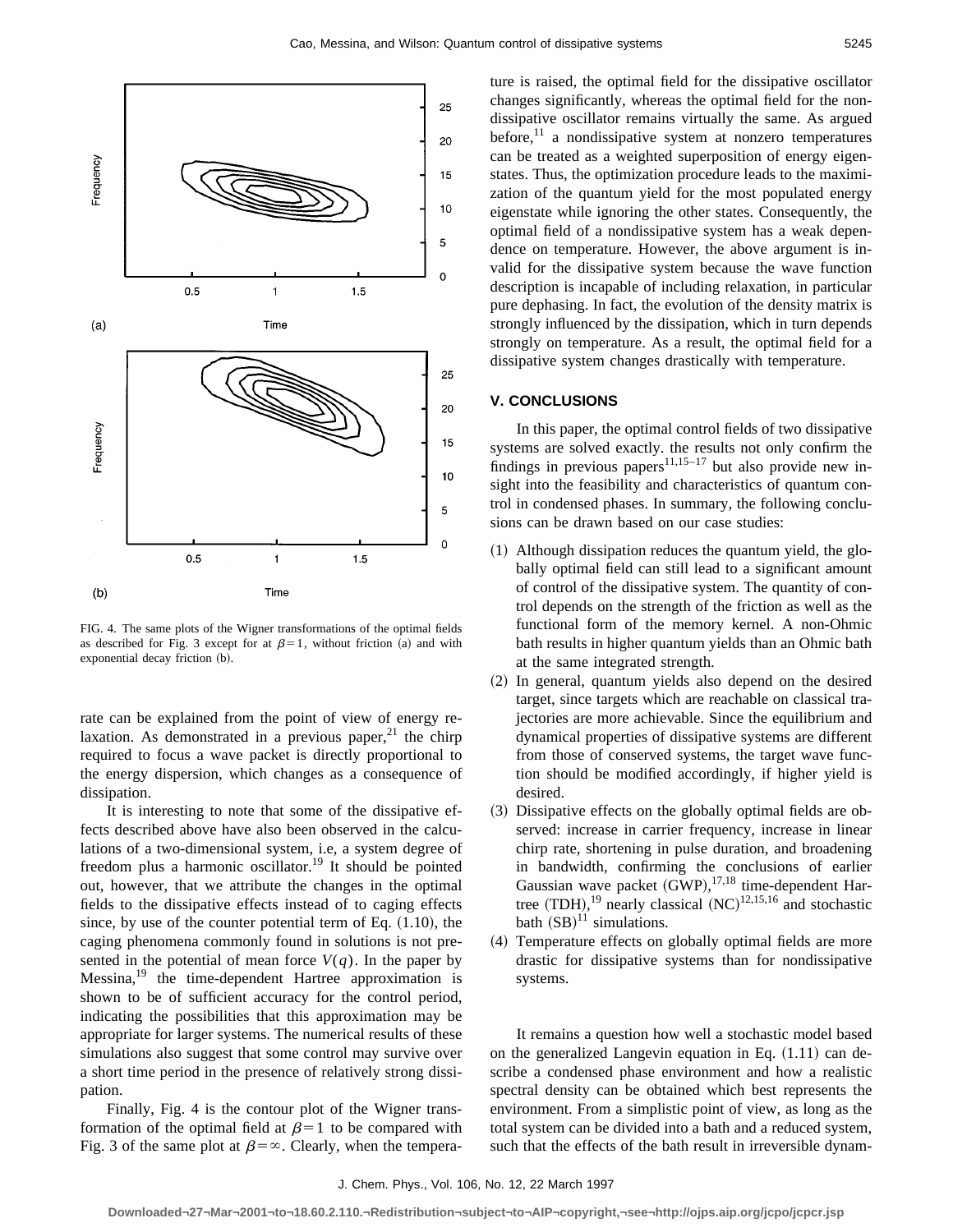ics of the reduced system and the effects of the reduced degrees of freedom on the bath dynamics are negligible, this stochastic view of many-body dynamics is justified. Meanwhile, from a practical point of view, if the generalized Langevin dynamics with a friction kernel calculated from the fluctuation-dissipation relation Eq.  $(1.14)$  reproduces the physical quantities of interest, the accuracy of the Gaussian bath model is verified. Following this line, we have recently performed classical dynamics simulations of excited iodine molecules in argon matrices and have confirmed the Gaussian bath model based on a coordinate dependent friction kernel computed from force–force correlation functions. It would be interesting to carry out a full quantum dissipative simulation and to solve for the globally optimal control field.

# **APPENDIX A: PROPAGATION OF A TWO-LEVEL BROWNIAN OSCILLATOR**

In this section, we will derive the quantum propagator of a two-level Brownian oscillator in Liouville space. The final result is the same as the Liouville space generation functional introduced by Mukamel and co-workers,  $37,38$  and has been applied to a wide range of problems. However, the derivation presented here is simple in mathematical derivation and intuitive in physical reasoning.

To begin, we assume thermal equilibrium on one of the diabatic states and define the difference of the two diabatic surfaces as

$$
\hat{H}' = -f\hat{q} + U,\tag{A1}
$$

where  $U$  is the difference of potential energies and  $f$  is the difference of force constants. The propagation of the twolevel Brownian oscillator can be written as

$$
\hat{G}(t) = \sum_{n=0}^{\infty} (-i)^n \left(\frac{\Delta}{\hbar}\right)^n
$$
  
 
$$
\times \int_0^t dt_n \int_0^{t_n} dt_{n-1} \int_0^{t_{n-1}} dt_{n-2} \dots \int_0^{t_2} dt_1
$$
  
 
$$
\times \exp\left(-i \int_0^t [\hat{H}_0 + \hat{H}'(t')] / \hbar dt'\right), \qquad (A2)
$$

where the time-dependent function  $H'(t')$  is defined in piecewise fashion as  $H'(t') = H'$  for  $t_{2l} < t' < t_{2l+1}$  and  $H'(t')=0$  for  $t_{2l-1} < t' < t_{2l}$ . The central quantity is the propagator of a forced harmonic oscillator, which in terms of the density matrix is given by

$$
\hat{\rho}(t) = \exp\left[-i\int_0^t \hat{H}_L(t')/\hbar dt'\right]\hat{\rho}_{eq}
$$

$$
\times \exp\left[i\int_0^t \hat{H}_R(t')/\hbar dt'\right]
$$

$$
= \hat{G}_L(t)\hat{\rho}_{eq}\hat{G}_R(t),
$$
(A3)

with the subscripts *L* and *R* denoting forward and backward propagations, or, left and right propagations, respectively.

To start, considering a frictionless harmonic oscillator propagated with a time-dependent force, we can rewrite the forward propagator as

$$
\hat{G}_L(t) = \hat{T} \exp\left[i \int_0^t f_L(t') \hat{q}(t - t')/\hbar \ dt'\right] \exp[-i\hat{H}_0 t/\hbar]
$$

$$
= \exp[i(a_L \hat{q} - b_L \hat{p})] \exp[-i\hat{H}_0 t/\hbar], \tag{A4}
$$

where  $\hat{T}$  is the time ordering operator, and parameters  $a_L$  and  $b<sub>L</sub>$  are defined as

$$
a_L = \frac{1}{\hbar} \int_0^t f_L(t') \cos[\omega_0(t - t')] dt', \qquad (A5)
$$

$$
b_L = \frac{1}{m\omega_0 \hbar} \int_0^t f_L(t') \sin[\omega_0(t - t')] dt'.
$$
 (A6)

Similar relations hold for the backward propagation. Then, making use of the operator identities  $exp(\hat{A} + \hat{B})$  $=$  exp  $\hat{A}$  exp  $\hat{B}$  exp  $- [\hat{A}, \hat{B}]$  $\hat{B}$ <sup>7</sup>/2 and  $\exp(-i\hat{H}_0 t/\hbar)\hat{\rho}_{eq}$  $\times$  exp( $i\hat{H}_0 t/\hbar$ ) =  $\hat{\rho}_{ea}$ , we arrive at

$$
\rho(q_1, q_2, t) = e^{i(a_L b_L - a_R b_R)/2} e^{i(a_L q_1 - a_R q_2)}
$$
  
 
$$
\times \rho_{eq}(q_1 - b_L, q_2 - b_R). \tag{A7}
$$

This result is better expressed in the Wigner representation as

$$
W(q,p,t) = \frac{1}{2\pi} \left( \frac{1}{\langle q^2 \rangle \langle p^2 \rangle} \right)^{1/2} \exp \left( -\frac{[q - \overline{q}(t)]^2}{2\langle q^2 \rangle} -\frac{[p - \overline{p}(t)]^2}{2\langle p^2 \rangle} + i\phi(t)/\hbar \right), \tag{A8}
$$

where  $\langle q^2 \rangle$  and  $\langle p^2 \rangle$  are the equilibrium mean square fluctuations of position and momentum, respectively, and other variables are given as

$$
\overline{q}(t) = \int_0^t c_2(t - t') f_+(t') + ic_1(t - t') f_-(t') dt', \quad \text{(A9)}
$$

$$
\overline{p}(t) = m\overline{q}(t),\tag{A10}
$$

and

$$
\phi(t) = -\int_0^t U_-(t')dt' + \int_0^t f_-(t')\hat{q}(t')dt'.
$$
 (A11)

Here,  $c_2(t)$  and  $c_1(t)$  are the real and imaginary parts of the harmonic oscillator correlation function written as

$$
c(t) = \hbar [c_1(t) - ic_2(t)]
$$
  
= 
$$
\frac{\hbar}{2m\omega_0} [\coth(\hbar \beta \omega_0/2) \cos(\omega_0 t) - i \sin(\omega_0 t)].
$$
  
(A12)

Also,  $f_{+} = f_{L} + f_{R}$  and  $f_{-} = f_{L} - f_{R}$  are the sum and the difference of the force constants, respectively, and  $U_{-}$  and  $U_{+}$  are defined in a similar way.

Although the above results are given for a single harmonic oscillator, the generalization to a set of uncoupled harmonic oscillators is straightforward and requires little

# J. Chem. Phys., Vol. 106, No. 12, 22 March 1997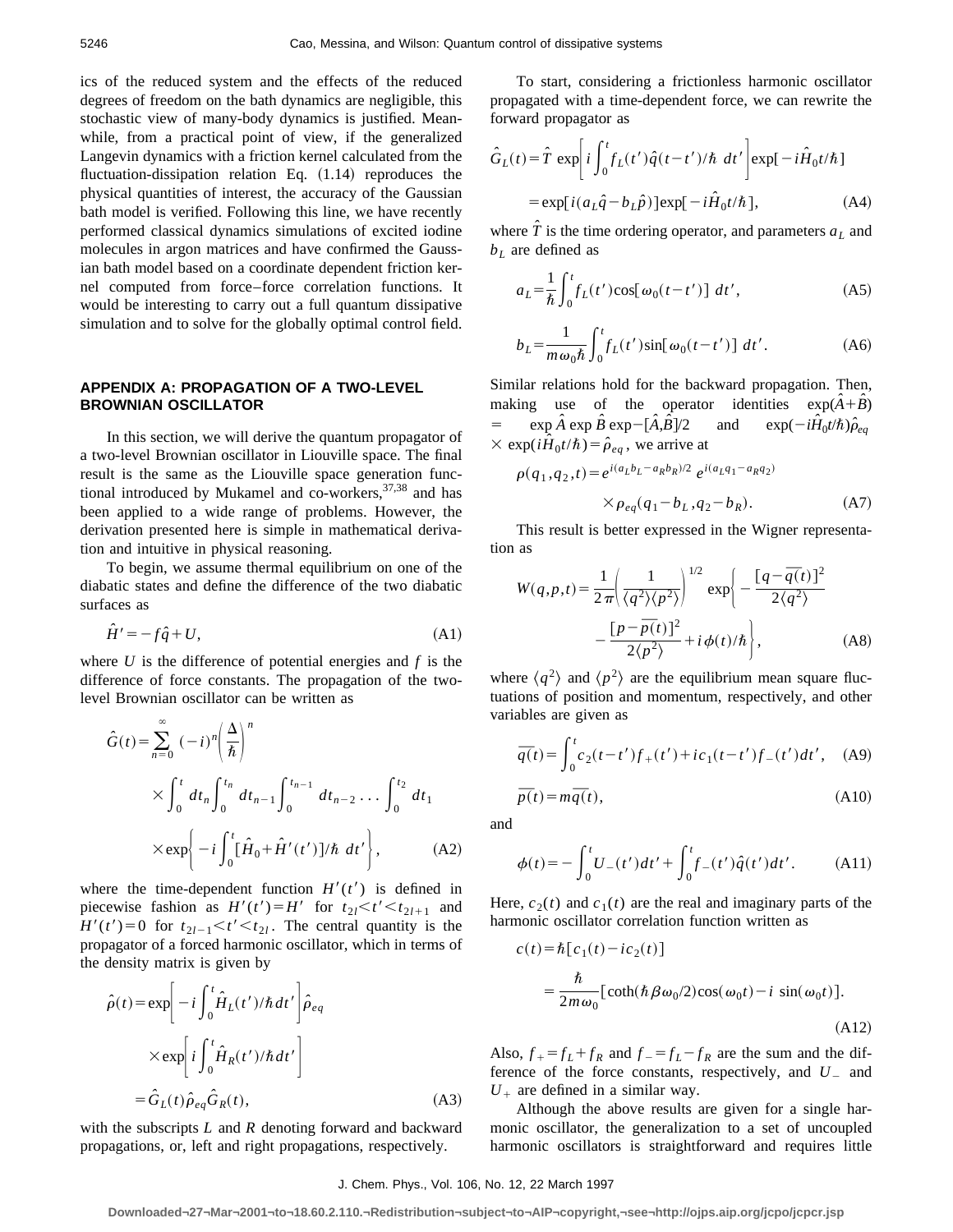$S(x_1, x_2, x_3)/\hbar$ 

modification. A more interesting situation is a two-level oscillator which couples linearly to an infinite set of bath oscillators as described in Eqs.  $2.1-(2.3)$ . One can in principle project out the dynamics on the original coordinate of the Brownian oscillator by diagonalizing the force constant matrix of the oscillator-bath potential, given in the mass-scaled coordinates as

$$
\mathbf{K} = \begin{pmatrix} \omega_0^2 + c_0 & c_1' \dots c_N' \\ c_1' & \overline{\omega}_1^2 \dots 0 \\ \vdots & \vdots & \vdots \\ c_N' & 0 \dots \overline{\omega}_N^2 \end{pmatrix}
$$
(A13)

where  $c'_j = c_j / \sqrt{\omega_j}$  and  $c_0 = \sum c_j / \omega_j^2$ 

Evidently, the final expression will retain the same functional form as Eq.  $(A8)$  and one simply has to find corresponding expressions for  $\langle q^2 \rangle$ , $\langle p^2 \rangle$ , and  $c(t)$  for the Brownian oscillator. The equilibrium parameters are obtained from the imaginary time path integral formulation, giving

$$
\langle q^2 \rangle = \sum_n \frac{1}{m\beta} \left( \frac{1}{\mathbf{K} + \Omega_n^2} \right)_{00}
$$
  
= 
$$
\sum_n \frac{1}{m\beta} \frac{1}{(\Omega_n^2 + \omega_0^2) + \Omega_n \tilde{\eta}(\Omega_n)/m},
$$
 (A14)

$$
\langle p^2 \rangle = \sum_n \frac{1}{m\beta} \left( \frac{\mathbf{K}}{\mathbf{K} + \Omega_n^2} \right)_{00}
$$
  
= 
$$
\sum_n \frac{1}{m\beta} \frac{\omega^2 + \Omega_n \tilde{\eta}(\Omega_n)/m}{(\Omega_n^2 + \omega_0^2) + \Omega_n \tilde{\eta}(\Omega_n)/m},
$$
 (A15)

where  $\Omega_n = 2 \pi n/\hbar \beta$  and  $\tilde{\eta}(\Omega_n)$  is the Laplace transformation of the friction kernel. The real time position–position correlation function can be obtained from linear response theory, giving

$$
c_1(t) = \frac{1}{2\pi} \int \coth(\hbar \omega \beta/2) \sin(\omega t) \text{ Im } \chi(\omega) d\omega,
$$
\n(A16)

$$
c_2(t) = \frac{1}{2\pi} \int \cos(\omega t) \operatorname{Im} \chi(\omega) d\omega.
$$
 (A17)

Here, the linear response function  $\chi(\omega)$  is obtained from the analytical continuation of its imaginary correspondence and is explicitly given as

$$
\chi(\omega) = \frac{1}{m(\omega_0^2 - \omega^2) - i\omega \, \widetilde{\eta}(i\omega)}.
$$
\n(A18)

# **APPENDIX B: MONTE CARLO SAMPLING OF THE GAUSSIAN FORCE**

The first step toward our goal is to sample the three terminal points on the trace loop described by the quadratic action

$$
= [S_{\beta}(x_1, x_2, \beta) - iS_f(x_1, x_3, t) + iS_b(x_2, x_3, t)]/\hbar
$$
  
\n
$$
= \frac{1}{2} \mathbf{x} S \mathbf{x} = \frac{m \omega}{2 \hbar \sinh(\omega \hbar \beta)} [(x_1^2 + x_2^2) - 2x_1 x_2 \cosh(\omega \hbar \beta)]
$$
  
\n
$$
- i \frac{m \omega}{2 \hbar \sin(\omega t_f)} [(x_1^2 + x_3^2) - 2x_1 x_3 \cos(\omega t_f)]
$$
  
\n
$$
+ i \frac{m \omega}{2 \hbar \sin(\omega t_f)} [(x_2^2 + x_3^2) - 2x_2 x_3 \cos(\omega t_f)],
$$
\n(B1)

where  $\mathbf{x}=(x_1, x_2, x_3)$  is a three-dimensional vector and **S** is a three-dimensional matrix. In this section, a single mode notation is adopted for simplicity unless specified. It is shown in the Appendix of the paper by Cao  $et al.<sup>36</sup>$  that the threedimensional complex matrix **S** can be diagonalized by a uniform matrix **U** so that

$$
e^{-S/\hbar} = \exp\bigg[-\frac{1}{2}(\lambda_1 y_1^2 + \lambda_2 y_2^2 + \lambda_3 y_3^2)/\hbar\bigg],
$$
 (B2)

where **y** is the transformed terminal coordinates determined by  $\mathbf{x} = \mathbf{U}\mathbf{y}$  and the  $\lambda$ 's are the eigenvalues, both given in the Appendix of the paper by Cao *et al.*. 36

Note that the transformation matrix **U** and the eigenvalue  $\lambda$  are complex functions. In order to perform Monte Carlo sampling of a complex Gaussian function  $e^{-\lambda y^2/2}$ , one introduces a coordinate rotation

$$
\eta = y e^{i\theta/2},\tag{B3}
$$

where the rotation angle  $\theta$  is determined from  $\lambda = \rho e^{i\theta}$ , so that the new Gaussian function reads

$$
e^{-\lambda y^2/2} = e^{-\rho \eta^2}.
$$
\n(B4)

Then, any expectation value of *y* can be expressed as

$$
\langle f(y) \rangle_{\lambda} = \frac{1}{\sqrt{2\pi\lambda}} \int_{-\infty}^{\infty} f(y) e^{-\lambda y^2/2} dy
$$

$$
= \frac{1}{\sqrt{2\pi\rho}} \int_{-\infty}^{\infty} f(\eta e^{-i\theta/2}) e^{-\rho \eta^2/2} d\eta,
$$
(B5)

where the functional form of *f* is assumed regular for the coordinate transformation. This procedure removes the sign problem of any quadratic actions in the Monte Carlo sampling.

The next step is to sample the intermediate time slices of the discretized Feynman path. Given the two end points  $x_t$ and  $x_0$  determined from the previous step, we have the real time propagator in the discretized form